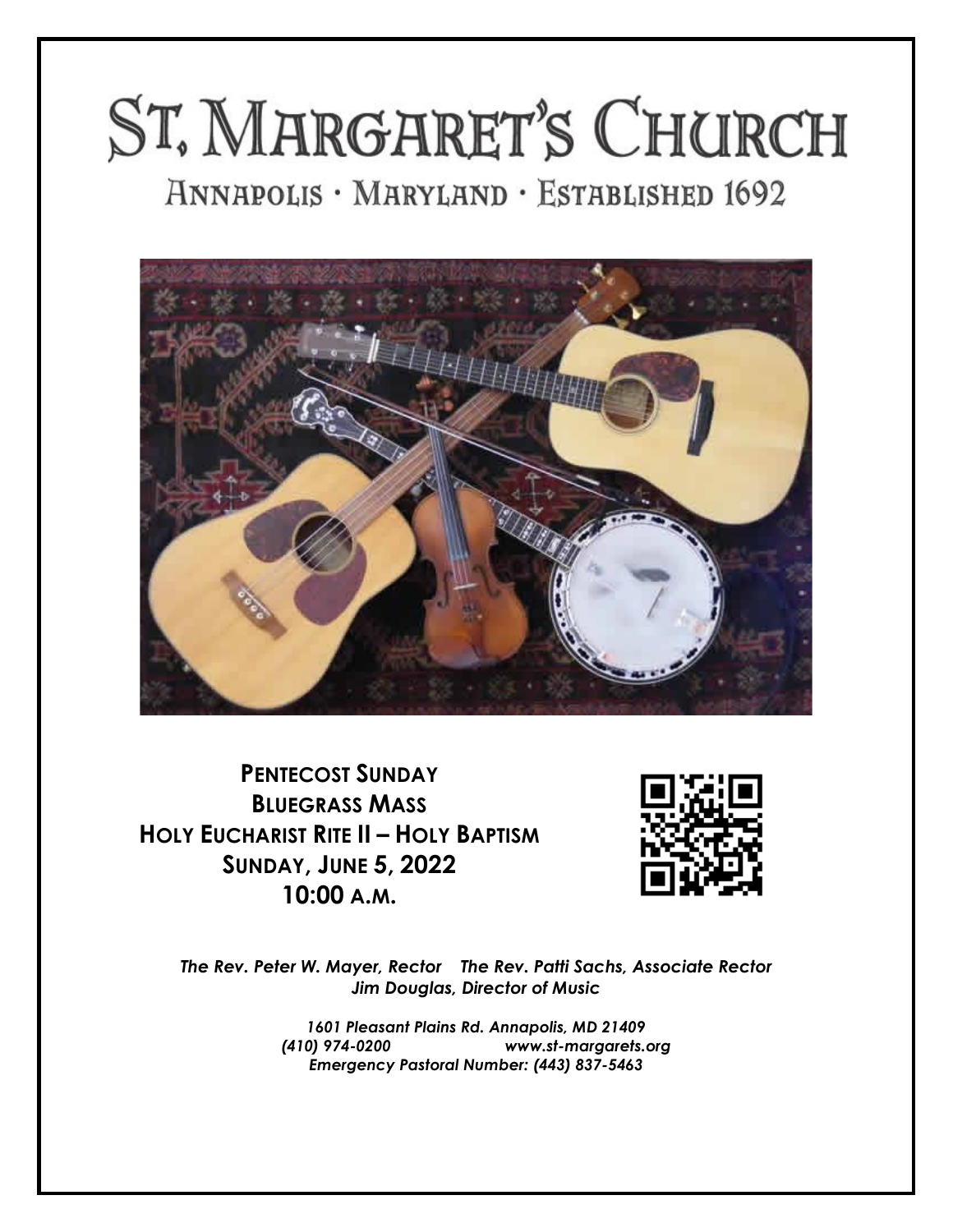### **WELCOME TO ST. MARGARET'S CHURCH**

If you are visiting us for the first time, let us offer you an especially warm welcome. We hope that you will enjoy worshiping with us. We would like to continue our relationship with you, so please fill out a visitor card which may be found in a pew packet or on our website's Newcomers page, [www.st-margarets.org/newcomers.html.](http://www.st-margarets.org/newcomers.html)

#### **SAFETY PROTOCOLS AT ST. MARGARET'S**

Our COVID-19 safety protocols have been relaxed, but please continue to wear masks while singing. Hand sanitizer bottles are offered throughout the campus.

#### **CHILDREN AT ST. MARGARET'S**

**Nursery care** is provided by loving professionals for ages 0-3 from 8:45 a.m. to 12:30 p.m. in the lower floor of the Annex, the building attached to the Sanctuary.

During the 9:00 a.m. service when the Hymn before the Sermon begins, children ages three through second grade are welcome to follow the wooden cross out to attend **Children's Chapel**, with an age-appropriate lesson and music. They will return during announcements time.

We provide **Sunday School** for children ages 3-14 most Sundays from September through May. To sign up your child, email Emily DelSordo, Children's Formation Coordinator, at **[Emily@st-margarets.org.](mailto:Emily@st-margarets.org)** Our Youth Group, fellowship for middle and high school students, is conducted on Mondays at 6:45 p.m. To register your youth, email Jeff Conover, Youth Ministries Leader, at [Jeff@st-margarets.org.](mailto:Jeff@st-margarets.org)

On Mondays, we offer an evening of **Faith and Fellowship**, with our younger choristers (grades K-5) and activities for their younger siblings at 5:30 p.m. A Fellowship dinner for all ages is provided at 6:15 p.m., with crafts for children afterwards. Please look on the church calendar on our website at [www.st-margarets.org/calendar.html](http://www.st-margarets.org/calendar.html) to make sure the programs are taking place each week.

Our **Day School** has been accredited by the National Association for the Education of Young Children and named a Green School by the State of Maryland. For ages 2-6, the school offers a quality curriculum and special activities such as Spanish, STEM lessons, music, and physical education. After school activities are also offered, such as soccer, ballet, and basketball. The school offers highly popular summer camps from June to August for ages 2-8. More information may be found on their website at [www.stmargaretsdayschool.org.](http://www.stmargaretsdayschool.org/)

#### **ADULT FORMATION AT ST. MARGARET'S**

We offer adults a variety of ways to grow in faith. Our **Thursday Morning Book Club** meets through Zoom at 9:00 a.m., while our **Senior Sessions** for those 65+ are held on the second and fourth Tuesdays of the month at 9:00 a.m., also on Zoom.

St. Margaret's is known for its support of **many outreach efforts** both locally and around the world. From Winter Relief, producing masks and prayer shawls and assisting with feeding the hungry, we are an active and committed church. Our Endowment Grants annual program has provided millions to organizations here and across the globe. To get involved, visit the Missions page on our website at [www.st-margarets.org/missions.html.](http://www.st-margarets.org/missions.html)

#### **MUSIC AT ST. MARGARET'S**

Here at St. Margaret's, we are blessed with a **vibrant music ministry** that has something for everyone, presently consisting of two adult choirs, a K-12 chorister program (grades K-2, 3-5, 6-12), and the contemporary music ensemble Third Sunday Band. If you would like to find out more about our music ministry and are interested in joining any of our ensembles, please email Jim Douglas, Director of Music, at [music@st-margarets.org.](mailto:music@st-margarets.org) Membership in our choirs and ensembles is open to all, regardless of religious affiliation or background. Please visit the music page on the website at [https://www.st-margarets.org/music.html.](https://www.st-margarets.org/music.html) The Music Ministry calendar may also be found on the website a[t https://www.st-margarets.org/music-calendar.html.](https://www.st-margarets.org/music-calendar.html)

The **liturgy and music** for today is from The Book of Common Prayer, the 1982 Hymnal, and other resources as noted. Permission to print and live-stream music granted through OneLicense #A-709554 and CCLI #661345/#CSPL068962. This morning's music is led by the Third Sunday Band and guests.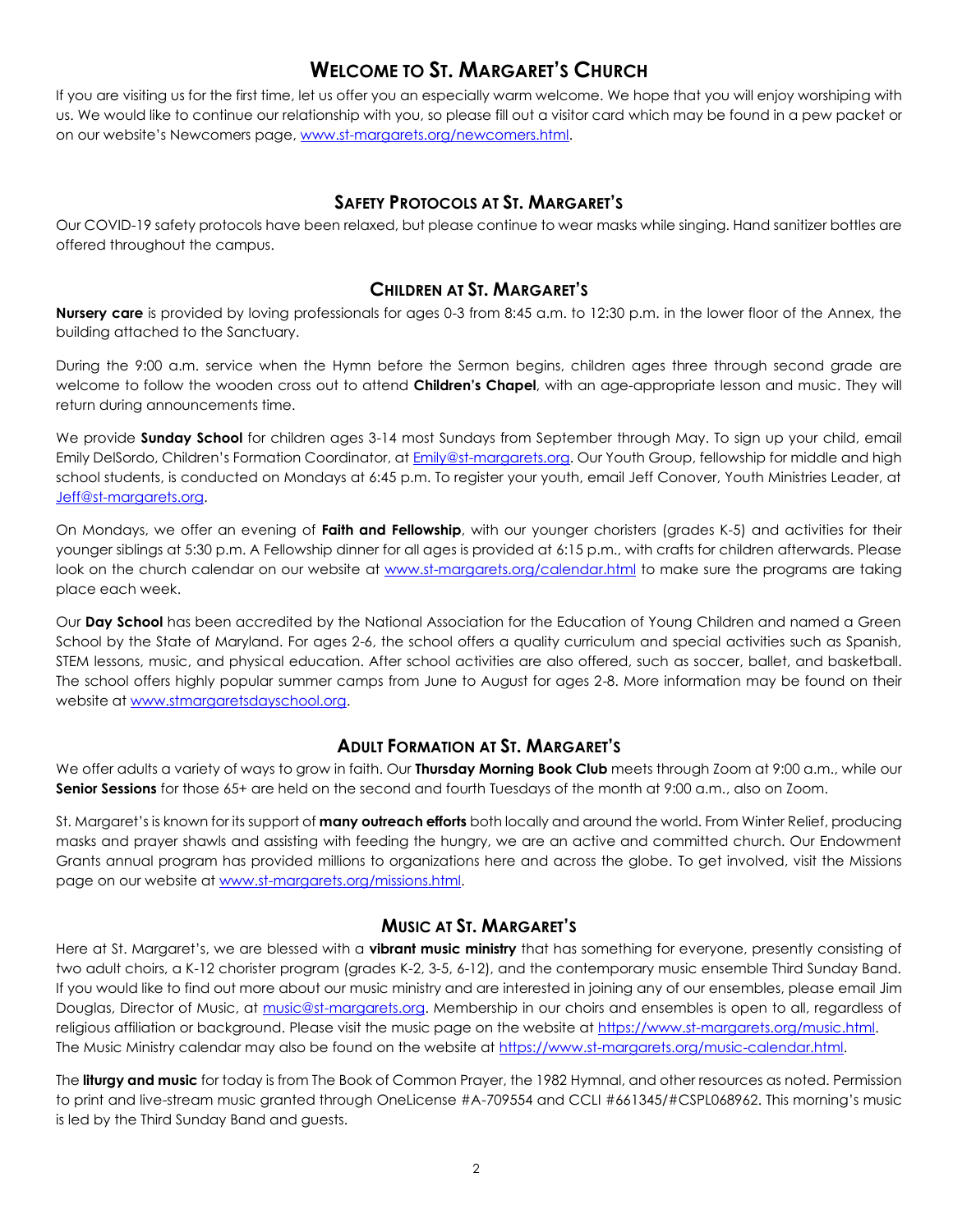| <b>PRELUDE</b>                                       | Cryin' Holy Unto the Lord    | p. 14 |
|------------------------------------------------------|------------------------------|-------|
|                                                      | The Gospel Plow              | p. 14 |
|                                                      | Rise up Lazarus              | p. 14 |
|                                                      | Just a Closer Walk with Thee | p. 14 |
|                                                      | Anywhere with Jesus          | p. 15 |
|                                                      | Help is on the way           | p. 15 |
|                                                      | Rise and Shine               | p. 15 |
|                                                      | Get up in Jesus Name         | p. 16 |
| <b>WELCOME</b>                                       |                              |       |
| The People stand as they are able and sing the Hymn. |                              |       |

| <b>HYMN</b>                | I Saw the Light                                                                                        | p. 16 |
|----------------------------|--------------------------------------------------------------------------------------------------------|-------|
| <b>OPENING ACCLAMATION</b> |                                                                                                        |       |
| Celebrant<br>People        | Blessed be God: Father, Son, and Holy Spirit.<br>And blessed be God's kingdom, now and for ever. Amen. |       |

*Celebrant* There is one Body and one Spirit.

- *People* **There is one hope in God's call to us.**
- *Celebrant* One Lord, one Faith, one Baptism.
- *People* **One God and Father of all.**

#### **COLLECT OF THE DAY**

- *Celebrant* Almighty God, on this day you opened the way of eternal life to every race and nation by the promised gift of your Holy Spirit: Shed abroad this gift throughout the world by the preaching of the Gospel, that it may reach to the ends of the earth; through Jesus Christ our Lord, who lives and reigns with you, in the unity of the Holy Spirit, one God, for ever and ever.
- *People* **Amen.**

*The People are seated.*

### **LITURGY OF THE WORD**

#### **FIRST LESSON** Acts 2:1-21

A reading from the book of Acts.

When the day of Pentecost had come, the disciples were all together in one place. And suddenly from heaven there came a sound like the rush of a violent wind, and it filled the entire house where they were sitting. Divided tongues, as of fire, appeared among them, and a tongue rested on each of them. All of them were filled with the Holy Spirit and began to speak in other languages, as the Spirit gave them ability. Now there were devout Jews from every nation under heaven living in Jerusalem. And at this sound the crowd gathered and was bewildered, because each one heard them speaking in the native language of each. Amazed and astonished, they asked, "Are not all these who are speaking Galileans? And how is it that we hear, each of us, in our own native language? Parthians, Medes, Elamites, and residents of Mesopotamia, Judea and Cappadocia, Pontus and Asia, Phrygia and Pamphylia, Egypt and the parts of Libya belonging to Cyrene, and visitors from Rome, both Jews and proselytes, Cretans and Arabs-- in our own languages we hear them speaking about God's deeds of power." All were amazed and perplexed, saying to one another, "What does this mean?" But others sneered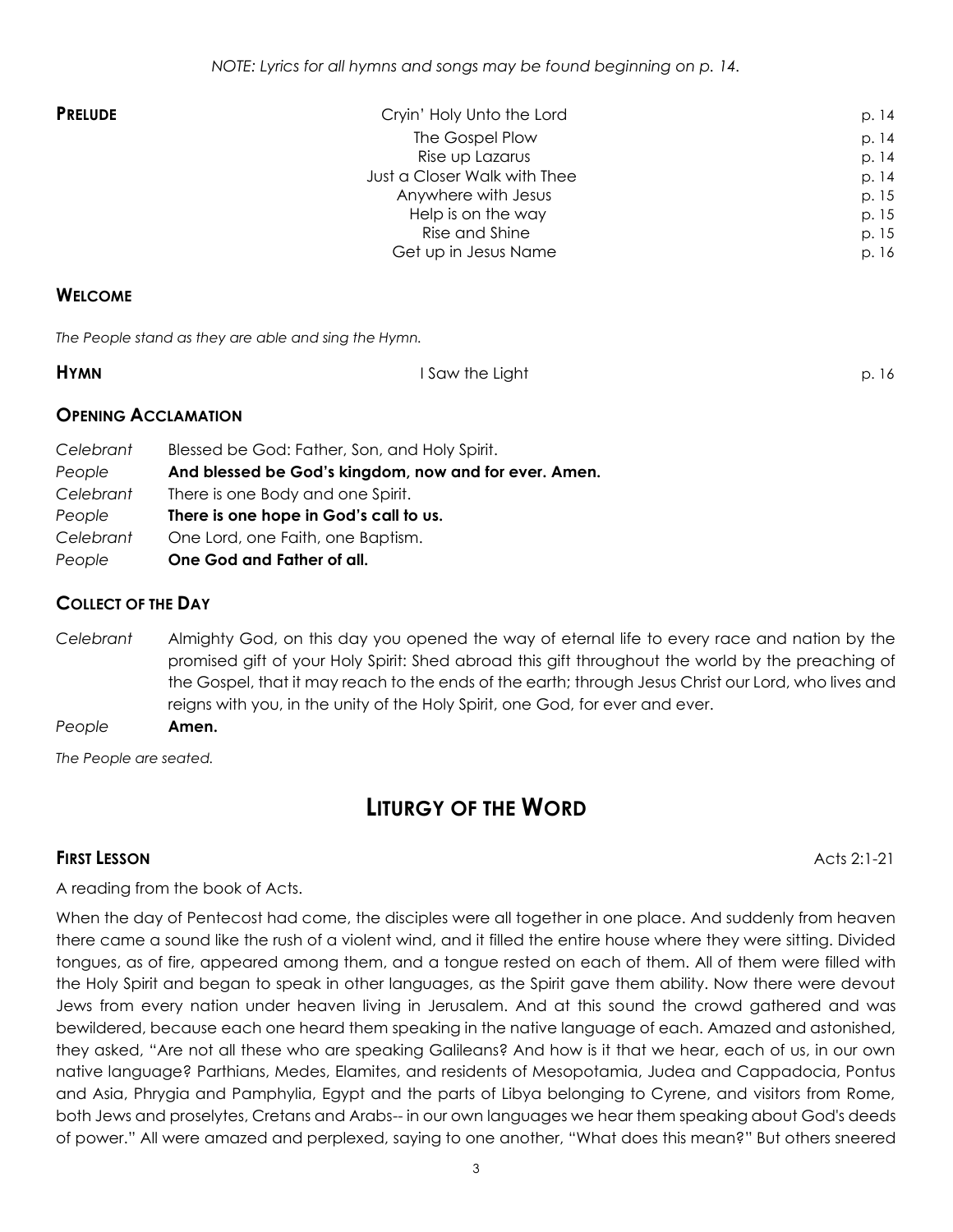and said, "They are filled with new wine." But Peter, standing with the eleven, raised his voice and addressed them, "Men of Judea and all who live in Jerusalem, let this be known to you, and listen to what I say. Indeed, these are not drunk, as you suppose, for it is only nine o'clock in the morning. No, this is what was spoken through the prophet Joel: 'In the last days it will be, God declares, that I will pour out my Spirit upon all flesh, and your sons and your daughters shall prophesy, and your young men shall see visions, and your old men shall dream dreams. Even upon my slaves, both men and women, in those days I will pour out my Spirit; and they shall prophesy. And I will show portents in the heaven above and signs on the earth below, blood, and fire, and smoky mist. The sun shall be turned to darkness and the moon to blood, before the coming of the Lord's great and glorious day. Then everyone who calls on the name of the Lord shall be saved.'"

*Lector* The Word of the Lord. *People* **Thanks be to God.**

#### **GRADUAL** *(read responsively by whole verse)* **Psalm 104:25-35, 37**

- 25 O Lord, how manifold are your works! \* in wisdom you have made them all; the earth is full of your creatures.
- 26 **Yonder is the great and wide sea with its living things too many to number, \* creatures both small and great.**
- 27 There move the ships, and there is that Leviathan, \* which you have made for the sport of it.

#### 28 **All of them look to you \* to give them their food in due season.**

- 29 You give it to them; they gather it; \* you open your hand, and they are filled with good things.
- 30 **You hide your face, and they are terrified; \* you take away their breath, and they die and return to their dust.**
- 31 You send forth your Spirit, and they are created; \* and so you renew the face of the earth.
- 32 **May the glory of the Lord endure for ever; \* may the Lord rejoice in all his works.**
- 33 He looks at the earth and it trembles; \* he touches the mountains and they smoke.
- 34 **I will sing to the Lord as long as I live; \* I will praise my God while I have my being.**
- 35 May these words of mine please him; \* I will rejoice in the Lord.
- 37 **Bless the Lord, O my soul. \* Hallelujah!**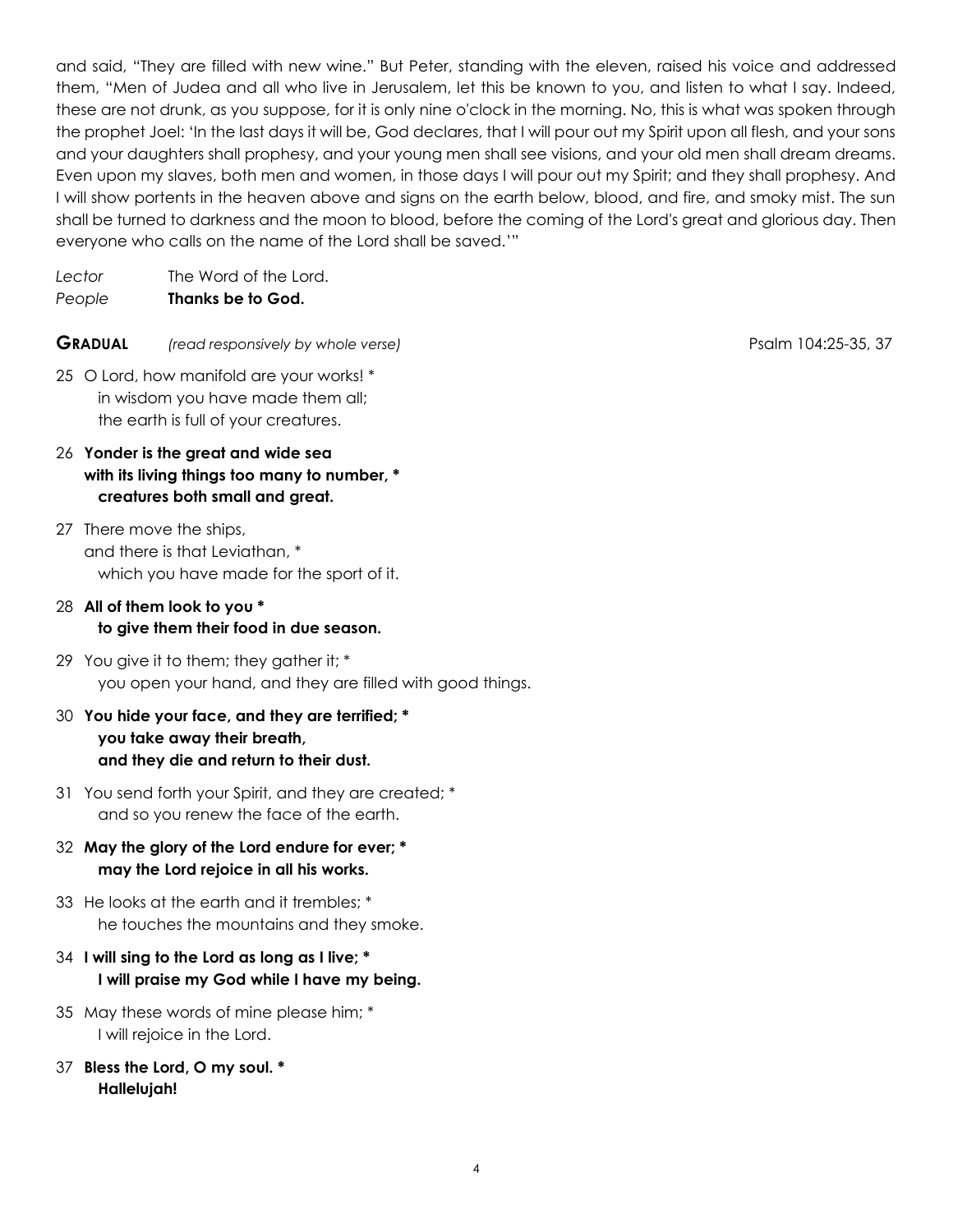#### **SECOND LESSON** Romans 8:14-17

A reading from Paul's letter to the Romans.

All who are led by the Spirit of God are children of God. For you did not receive a spirit of slavery to fall back into fear, but you have received a spirit of adoption. When we cry, "Abba! Father!" it is that very Spirit bearing witness with our spirit that we are children of God, and if children, then heirs, heirs of God and joint heirs with Christ-- if, in fact, we suffer with him so that we may also be glorified with him.

*Lector* The Word of the Lord. *People* **Thanks be to God.**

*The People stand as able and sing the Hymn.*

*Note: There is no Children's Chapel today.* 

**Let the Spirit descend p. 16 p. 16 p. 16 p. 16 p. 16 p. 16 p. 16 p. 16 p. 16 p. 16 p. 16 p. 16 p. 16 p. 16 p. 16 p. 16 p. 16 p. 16 p. 16 p. 16 p. 16 p. 16 p. 16 p. 16 p. 16 p. 16 p. 16 p. 16 p. 16 p. 17 p. 17 p. 17 p. 17** 

**GOSPEL** John 14:8-17

*Priest* The Holy Gospel of Our Lord Jesus Christ according to John. *People* **Glory to you, Lord Christ.**

Philip said to Jesus, "Lord, show us the Father, and we will be satisfied." Jesus said to him, "Have I been with you all this time, Philip, and you still do not know me? Whoever has seen me has seen the Father. How can you say, `Show us the Father'? Do you not believe that I am in the Father and the Father is in me? The words that I say to you I do not speak on my own; but the Father who dwells in me does his works. Believe me that I am in the Father and the Father is in me; but if you do not, then believe me because of the works themselves. Very truly, I tell you, the one who believes in me will also do the works that I do and, in fact, will do greater works than these, because I am going to the Father. I will do whatever you ask in my name, so that the Father may be glorified in the Son. If in my name you ask me for anything, I will do it. "If you love me, you will keep my commandments. And I will ask the Father, and he will give you another Advocate, to be with you forever. This is the Spirit of truth, whom the world cannot receive, because it neither sees him nor knows him. You know him, because he abides with you, and he will be in you."

**Priest** The Gospel of the Lord.

*People* **Praise to you, Lord Christ.**

*The People are seated.*

**SERMON** The Rev. Peter W. Mayer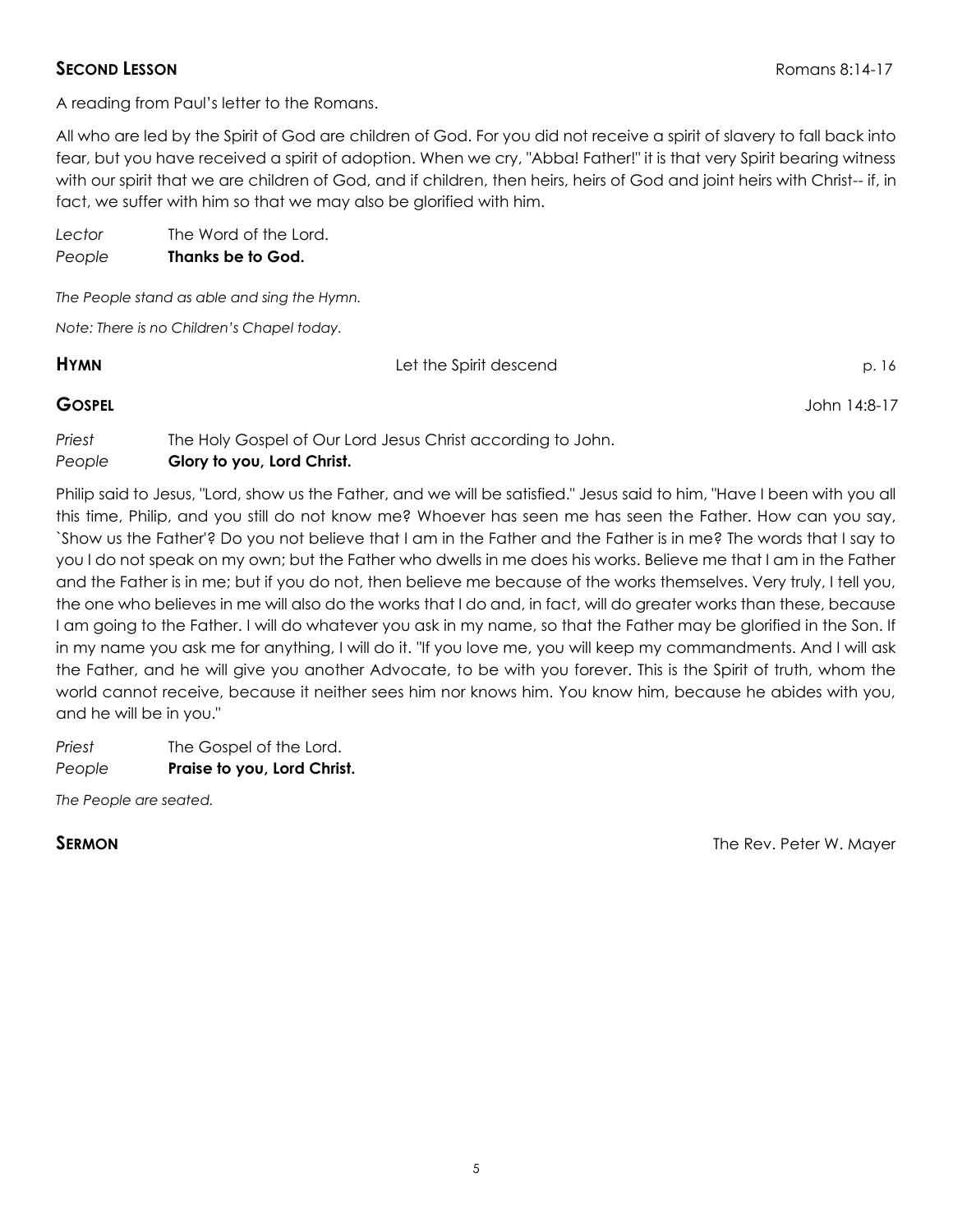### **HOLY BAPTISM**

#### **PRESENTATION & EXAMINATION OF THE CANDIDATES**

| Celebrant                                               | The Candidates for Holy Baptism will now be presented.                                                                                                                                         |
|---------------------------------------------------------|------------------------------------------------------------------------------------------------------------------------------------------------------------------------------------------------|
| <b>Parents and Godparents</b>                           | We present N. to receive the Sacrament of Baptism.                                                                                                                                             |
|                                                         | When all have been presented, the Celebrant asks the Parents and Godparents<br>Will you be responsible for seeing that the child you present is brought up in the<br>Christian faith and life? |
| <b>Parents and Godparents</b><br>Celebrant              | I will, with God's Help.<br>Will you by your prayers and witness help this child to grow into the full stature of<br>Christ?                                                                   |
| <b>Parents and Godparents</b>                           | I will, with God's help.                                                                                                                                                                       |
| Celebrant                                               | Do you renounce Satan and all the spiritual forces of wickedness that rebel against<br>God?                                                                                                    |
| <b>Parents and Godparents</b><br>Celebrant              | I renounce them.<br>Do you renounce the evil powers of this world which corrupt and destroy the<br>creatures of God?                                                                           |
| <b>Parents and Godparents</b>                           | I renounce them.                                                                                                                                                                               |
| Celebrant<br><b>Parents and Godparents</b><br>Celebrant | Do you renounce all sinful desires that draw you from the love of God?<br>I renounce them.<br>Do you turn to Jesus Christ and accept him as your Savior?                                       |
| <b>Parents and Godparents</b>                           | I do.                                                                                                                                                                                          |
| Celebrant                                               | Do you put your whole trust in his grace and love?                                                                                                                                             |
| <b>Parents and Godparents</b>                           | I do.                                                                                                                                                                                          |
| Celebrant                                               | Do you promise to follow and obey him as your Lord?                                                                                                                                            |
| Parents and Godparents                                  | I do.                                                                                                                                                                                          |

*After all have been presented, the Celebrant addresses the Congregation*,

*Celebrant* Will you who witness these vows do all in your power to support these persons in their life in Christ? *People* **We will.**

*Celebrant* Let us join with those who are committing themselves to Christ and renew our own baptismal covenant.

*The People stand as able.*

#### **BAPTISMAL COVENANT**

*Celebrant* Do you believe in God the Father? *People* **I believe in God, the Father almighty, creator of heaven and earth.** *Celebrant* Do you believe in Jesus Christ, the Son of God? *People* **I believe in Jesus Christ, his only Son, our Lord. He was conceived by the power of the Holy Spirit and born of the Virgin Mary. He suffered under Pontius Pilate, was crucified, died, and was buried. He descended to the dead. On the third day he rose again. He ascended into heaven, and is seated at the right hand of the Father. He will come again to judge the living and the dead.**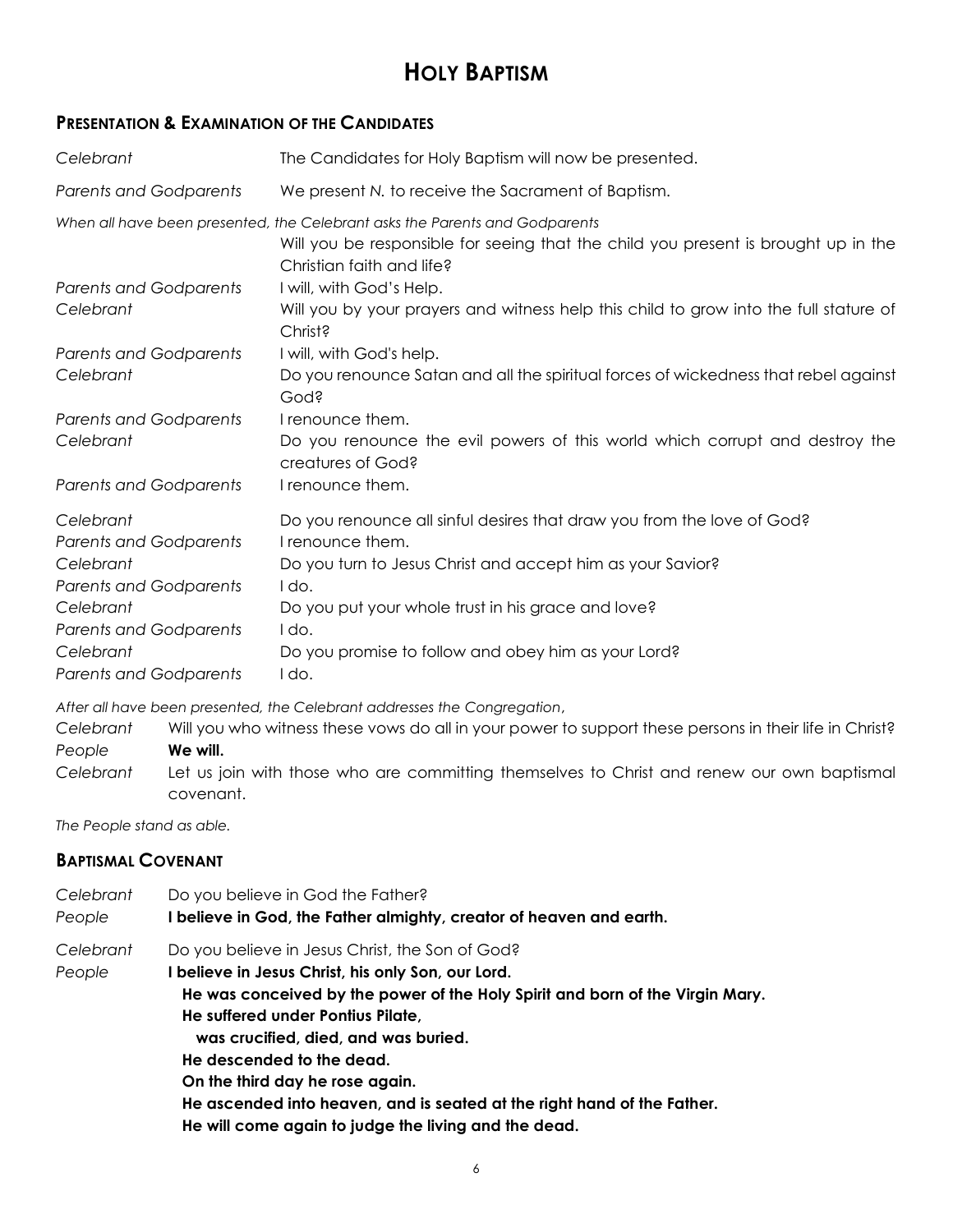| Celebrant | Do you believe in God the Holy Spirit?                                                                       |  |
|-----------|--------------------------------------------------------------------------------------------------------------|--|
| People    | I believe in the Holy Spirit,                                                                                |  |
|           | the holy catholic Church,                                                                                    |  |
|           | the communion of saints,                                                                                     |  |
|           | the forgiveness of sins,                                                                                     |  |
|           | the resurrection of the body,                                                                                |  |
|           | and the life everlasting.                                                                                    |  |
| Celebrant | Will you continue in the apostles' teaching and fellowship, in the breaking of bread, and in the<br>prayers? |  |
| People    | I will, with God's help.                                                                                     |  |
| Celebrant | Will you persevere in resisting evil, and, whenever you fall into sin, repent and return to the Lord?        |  |
| People    | I will, with God's help.                                                                                     |  |
| Celebrant | Will you proclaim by word and example the Good News of God in Christ?                                        |  |
| People    | I will, with God's help.                                                                                     |  |
| Celebrant | Will you seek and serve Christ in all persons, loving your neighbor as yourself?                             |  |
| People    | I will, with God's help.                                                                                     |  |
| Celebrant | Will you strive for justice and peace among all people, and respect the dignity of every human               |  |
|           | being?                                                                                                       |  |
| People    | I will, with God's help.                                                                                     |  |

#### **PRAYERS**

*The Celebrant then says to the People*

Let us now pray for *N.* who is to receive the Sacrament of new birth.

| Leader    | Deliver them, O Lord, from the way of sin and death.                                                                                                                                                             |
|-----------|------------------------------------------------------------------------------------------------------------------------------------------------------------------------------------------------------------------|
| People    | Lord, hear our prayer.                                                                                                                                                                                           |
| Leader    | Open their heart to your grace and truth.                                                                                                                                                                        |
| People    | Lord, hear our prayer.                                                                                                                                                                                           |
| Leader    | Fill them with your holy and life-giving Spirit.                                                                                                                                                                 |
| People    | Lord, hear our prayer.                                                                                                                                                                                           |
| Leader    | Keep them in the faith and communion of your holy Church.                                                                                                                                                        |
| People    | Lord, hear our prayer.                                                                                                                                                                                           |
| Leader    | Teach them to love others in the power of the Spirit                                                                                                                                                             |
| People    | Lord, hear our prayer.                                                                                                                                                                                           |
| Leader    | Send them into the world in witness to your love.                                                                                                                                                                |
| People    | Lord, hear our prayer.                                                                                                                                                                                           |
| Leader    | Bring them to the fullness of your peace and glory.                                                                                                                                                              |
| People    | Lord, hear our prayer.                                                                                                                                                                                           |
| Celebrant | Grant, O Lord, that all who are baptized into the death of Jesus Christ your Son may live in the<br>power of his resurrection and look for him to come again in glory; who lives and reigns now and<br>tor ever. |

*People* **Amen.**

*The People are seated.*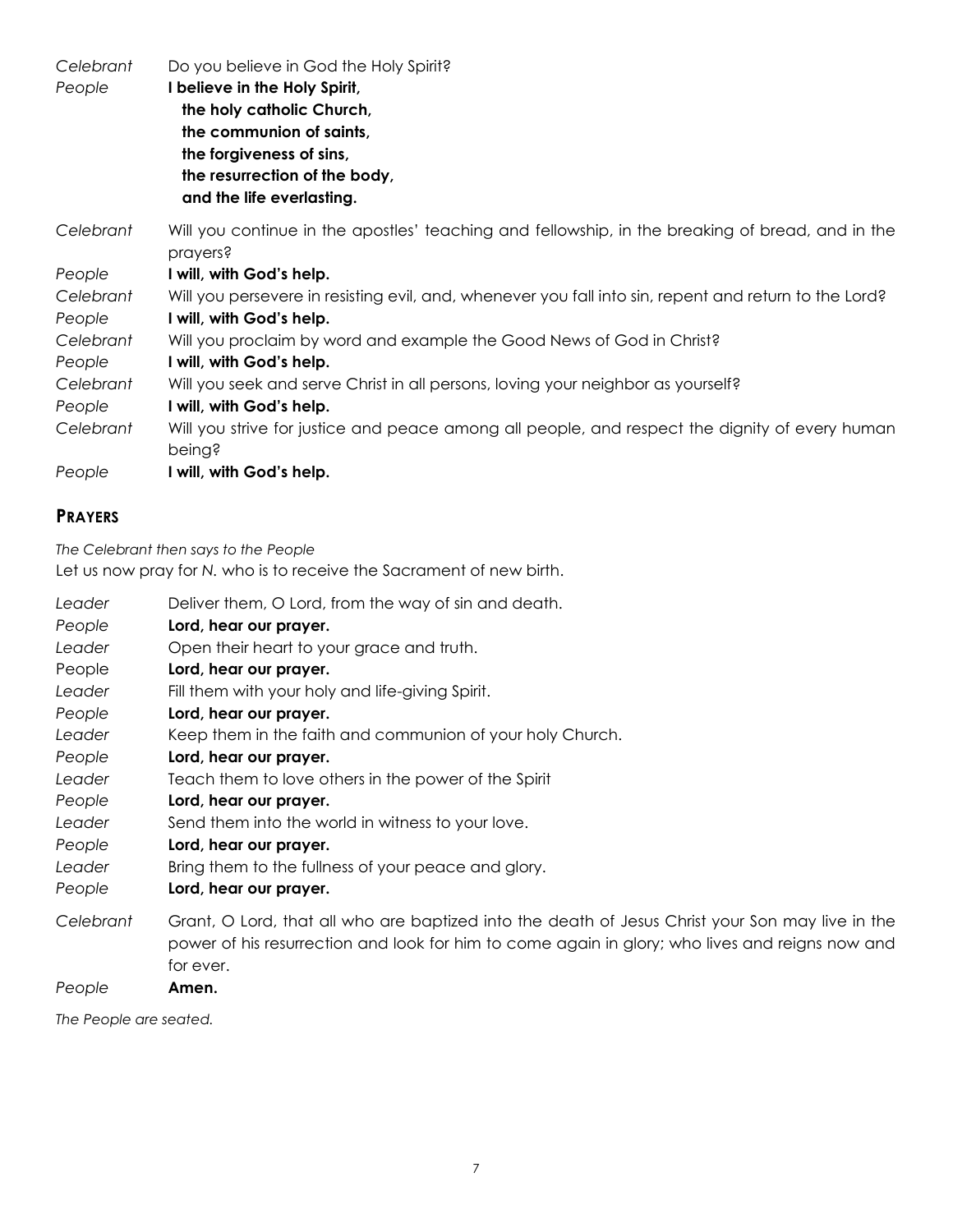#### **THANKSGIVING OVER THE WATER**

| Celebrant | The Lord be with you.                      |
|-----------|--------------------------------------------|
| People    | And also with you.                         |
| Celebrant | Let us give thanks to the Lord our God.    |
| People    | It is right to give God thanks and praise. |

*Celebrant* We thank you, Almighty God, for the gift of water. Over it the Holy Spirit moved in the beginning of creation. Through it you led the children of Israel out of their bondage in Egypt into the land of promise. In it your Son Jesus received the baptism of John and was anointed by the Holy Spirit as the Messiah, the Christ, to lead us, through his death and resurrection, from the bondage of sin into everlasting life.

> We thank you, Father, for the water of Baptism. In it we are buried with Christ in his death. By it we share in his resurrection. Through it we are reborn by the Holy Spirit. Therefore in joyful obedience to your Son, we bring into his fellowship those who come to him in faith, baptizing them in the Name of the Father, and of the Son, and of the Holy Spirit.

> Now sanctify this water, we pray you, by the power of your Holy Spirit, that those who here are cleansed from sin and born again may continue for ever in the risen life of Jesus Christ our Savior.

To him, to you, and to the Holy Spirit, be all honor and glory, now and for ever.

*People* **Amen.**

#### **BAPTISM**

*The Candidate is presented by name to the Celebrant who then immerses, or pours water upon the Candidate, saying N.,* I baptize you in the Name of the Father, and of the Son, and of the Holy Spirit.

*People* **Amen.**

*Then the Priest places a hand on the person's head, marking on the forehead the sign of the cross and saying, N.,* you are sealed by the Holy Spirit in Baptism and marked as Christ's own for ever.

*People* **Amen.**

- *Celebrant* Almighty and everliving God, let your nurturing hand ever be over these your *servants*; let your Holy Spirit ever be with *them*; and so lead them in the knowledge and obedience of your Word, that they may serve you in this life, and dwell with you in the life to come; through Jesus Christ our Lord.
- *People* **Amen.**

*Celebrant* Let us welcome the newly baptized.

*Celebrant and People*

**We receive you into the household of God. Confess the faith of Christ crucified, proclaim his resurrection, and share with us in his eternal priesthood. Amen.**

#### **PEACE**

- *Celebrant* The peace of the Lord be always with you.
- *People* **And also with you.**

*The People greet one another in the name of the Lord and are seated.*

#### **WELCOME AND ANNOUNCEMENTS**

#### **BIRTHDAYS AND ANNIVERSARIES**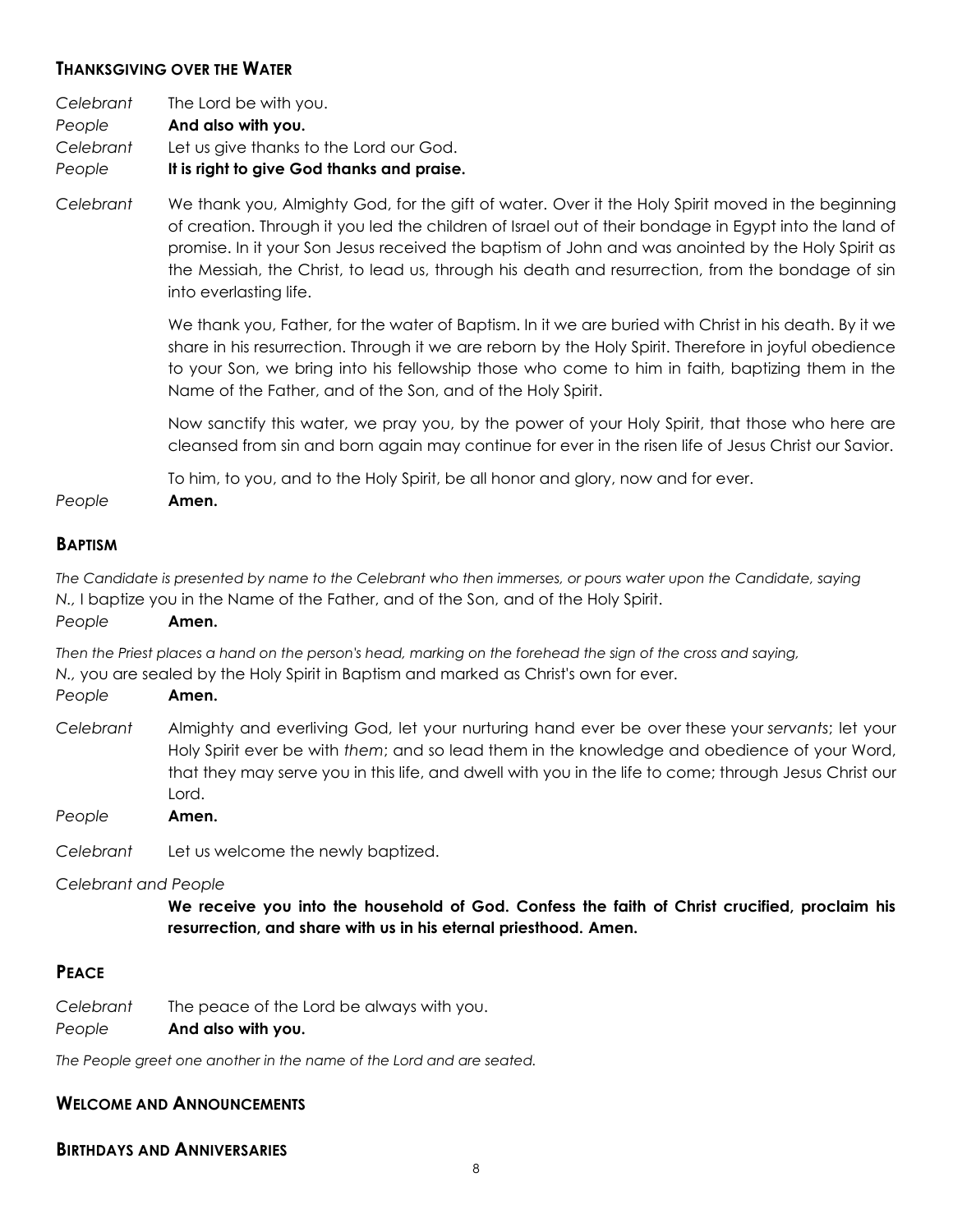### **HOLY COMMUNION**

*To give by cell phone, text GIVESMC to 73256.*

#### *During the Offertory, all are welcome to deliver their gift to the plate located in front of the altar.*

| <b>OFFERTORY MUSIC</b> | God Can | p. 16 |
|------------------------|---------|-------|
|                        |         |       |

*The People stand as able at the direction of the Clergy.*

#### **GREAT THANKSGIVING** Eucharistic Prayer B

| Celebrant | The Lord be with you.                      |
|-----------|--------------------------------------------|
| People    | And also with you.                         |
| Celebrant | Lift up your hearts.                       |
| People    | We lift them to the Lord.                  |
| Celebrant | Let us give thanks to the Lord our God.    |
| People    | It is right to give God thanks and praise. |

#### *The Celebrant proceeds*

It is right, and a good and joyful thing, always and everywhere to give thanks to you, Father Almighty, Creator of heaven and earth.

But chiefly are we bound to praise you for the glorious resurrection of your Son Jesus Christ our Lord; for he is the true Paschal Lamb, who was sacrificed for us, and has taken away the sin of the world. By his death he has destroyed death, and by his rising to life again he has won for us everlasting life.

Therefore we praise you, joining our voices with Angels and Archangels and with all the company of heaven, who for ever sing this hymn to proclaim the glory of your Name:

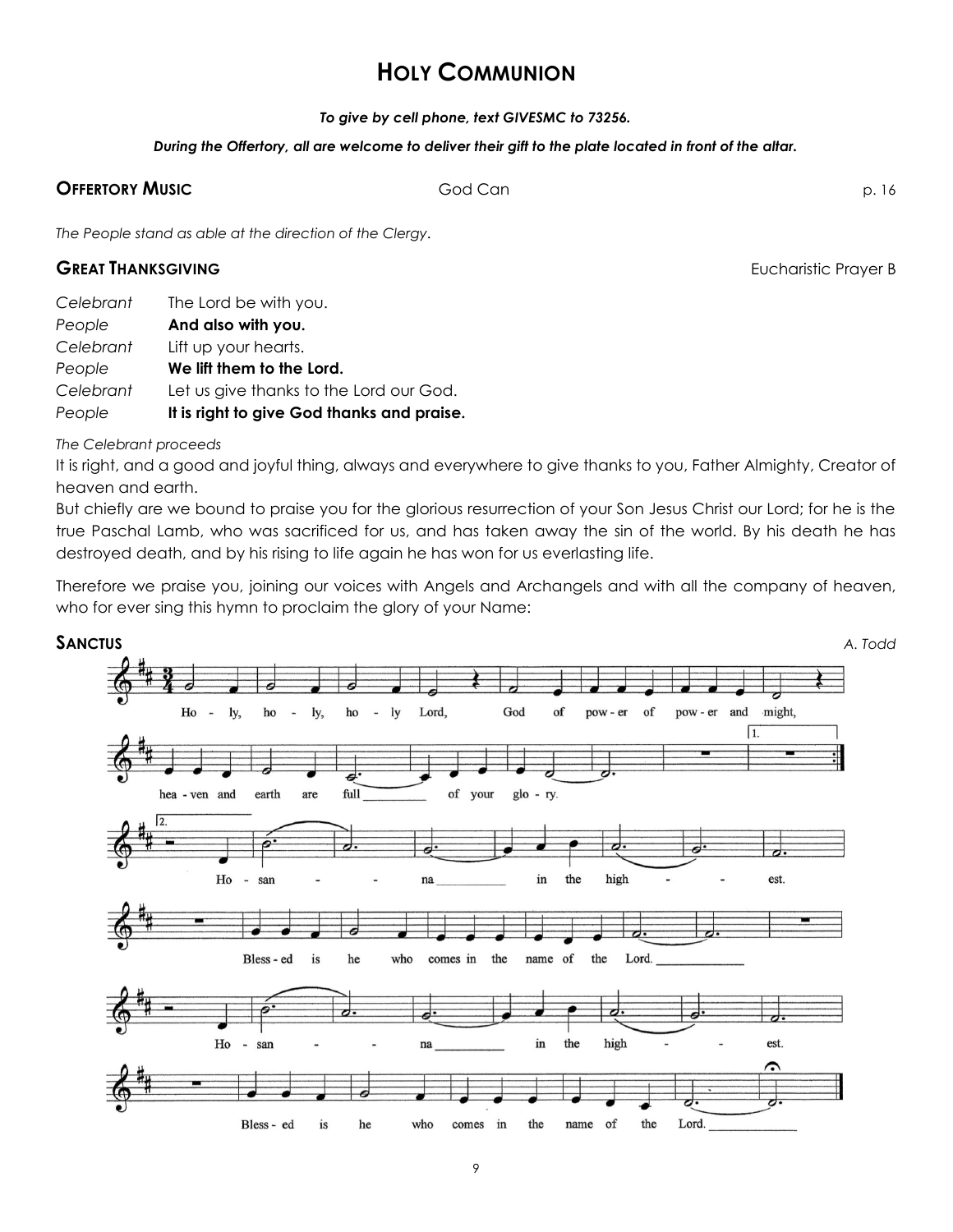#### *The Celebrant continues*

We give thanks to you, O God, for the goodness and love which you have made known to us in creation; in the calling of Israel to be your people; in your Word spoken through the prophets; and above all in the Word made flesh, Jesus, your Son. For in these last days you sent him to be incarnate from the Virgin Mary, to be the Savior and Redeemer of the world. In him, you have delivered us from evil, and made us worthy to stand before you. In him, you have brought us out of error into truth, out of sin into righteousness, out of death into life.

On the night before he died for us, our Lord Jesus Christ took bread; and when he had given thanks to you, he broke it, and gave it to his disciples, and said, "Take, eat: This is my Body, which is given for you. Do this for the remembrance of me."

After supper he took the cup of wine; and when he had given thanks, he gave it to them, and said, "Drink this, all of you: This is my Blood of the new Covenant, which is shed for you and for all for the forgiveness of sins. Whenever you drink it, do this for the remembrance of me."

Therefore, according to his command, O Father,

*Celebrant and People*

**We remember his death, We proclaim his resurrection, We await his coming in glory.**

#### *The Celebrant continues*

And we offer our sacrifice of praise and thanksgiving to you, O Lord of all; presenting to you, from your creation, this bread and this wine. We pray you, gracious God, to send your Holy Spirit upon these gifts that they may be the Sacrament of the Body of Christ and his Blood of the new Covenant. Unite us to your Son in his sacrifice, that we may be acceptable through him, being sanctified by the Holy Spirit. In the fullness of time, put all things in subjection under your Christ, and bring us to that heavenly country where, with the Ever-blessed Virgin Mary, Margaret and all your saints, we may enter the everlasting heritage of your sons and daughters; through Jesus Christ our Lord, the firstborn of all creation, the head of the Church, and the author of our salvation.

By him, and with him, and in him, in the unity of the Holy Spirit all honor and glory is yours, Almighty Father, now and for ever.

*People* **Amen.**

#### **LORD'S PRAYER**

*Celebrant* And now, as our Savior Christ has taught us, we pray together,

#### *Celebrant and People*

**Our Father, who art in heaven, hallowed be thy Name, thy kingdom come, thy will be done, on earth as it is in heaven. Give us this day our daily bread. And forgive us our trespasses, as we forgive those who trespass against us. And lead us not into temptation, but deliver us from evil. For thine is the kingdom, and the power, and the glory, for ever and ever. Amen.**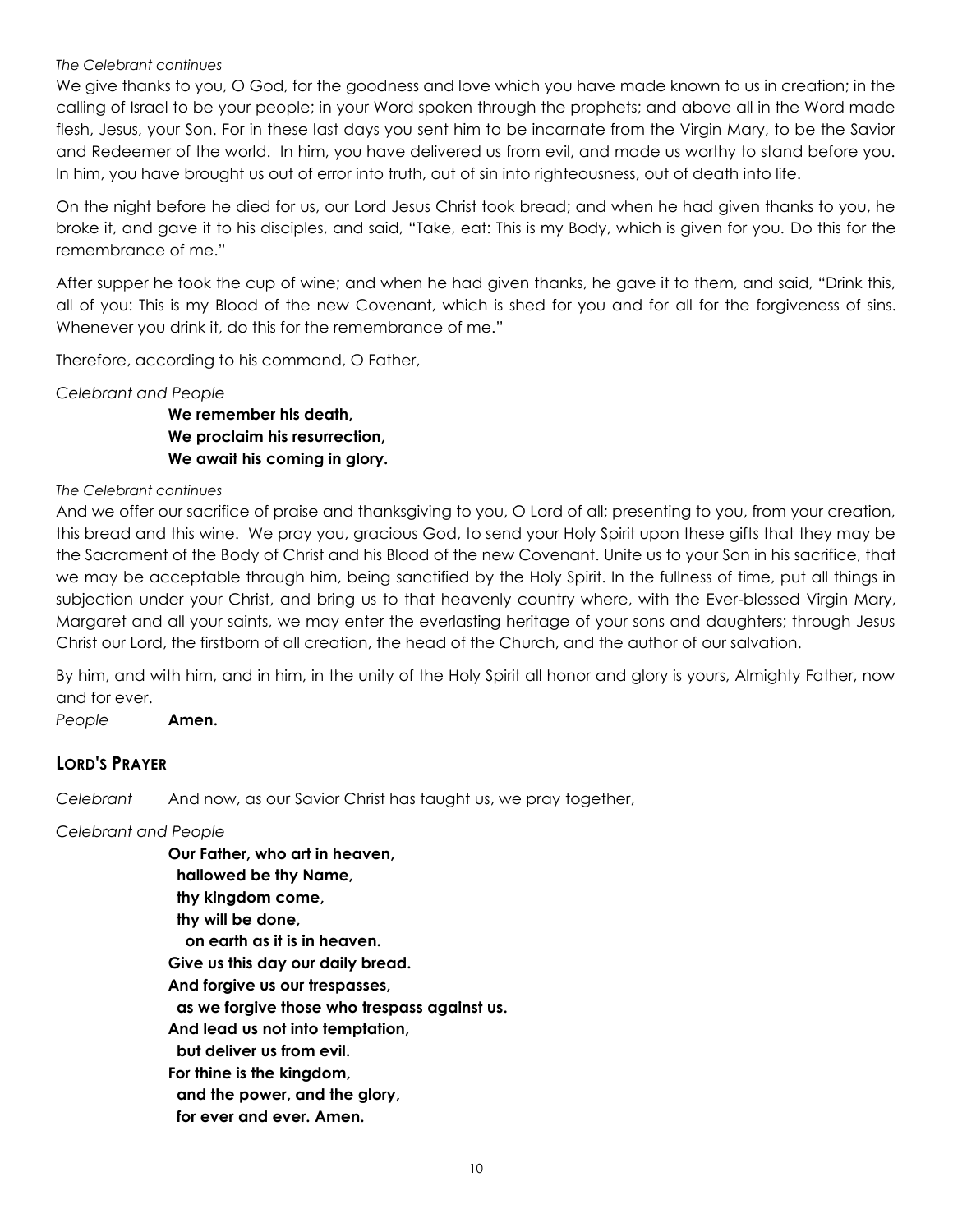#### **BREAKING OF THE BREAD**

*Celebrant* God of promise, you have prepared a banquet for us.

*People* **Happy are those who are called to the Supper of the Lamb.**

*The Celebrant breaks the consecrated Bread. A period of silence is kept.*

#### **INVITATION TO COMMUNION**

*Celebrant* The Gifts of God for the People of God. Take them in remembrance that Christ lived and died for you, and feed on him in your hearts by faith, with thanksgiving.

*The People are seated.* 

*All are welcome to receive bread and wine during Communion, including children. To receive bread, place your hands palms-up at the Communion rail. To receive wine, assist the Eucharistic Minister in guiding the chalice to your lips, or you may instinct by dipping the bread in the wine. If you do not wish to receive the bread or wine, place your arms across your chest and you will receive a blessing. Gluten-free wafers are available. Indicate your wish for a gluten-free wafer by first extending your hands palms-down when at the Communion rail. These wafers are kept in a separate holder and you are invited to take one from this holder.*

| <b>COMMUNION MUSIC</b> | Peace in the Valley      | p. 17 |
|------------------------|--------------------------|-------|
|                        | The First Step to Heaven | p. 17 |
|                        | I'll Flv Awav            | p. 17 |

*The People stand as able after all are served.*

#### **POSTCOMMUNION PRAYER**

*Celebrant* Let us pray.

#### *Celebrant and People*

**Almighty and everliving God, we thank you for feeding us with the spiritual food of the most precious Body and Blood of your Son our Savior Jesus Christ; and for assuring us in these holy mysteries that we are living members of the Body of your Son, and heirs of your eternal Kingdom. And now, Father, send us out into the world to do the work you have given us to do, to love and serve you as faithful witnesses of Christ our Lord. To him, to you, and to the Holy Spirit, be honor and glory, now and for ever. Amen.**

#### **BLESSING**

*Celebrant* And now the blessing of God almighty, Father, Son, and Holy Spirit, be among you and remain with you always.

*People* **Amen.**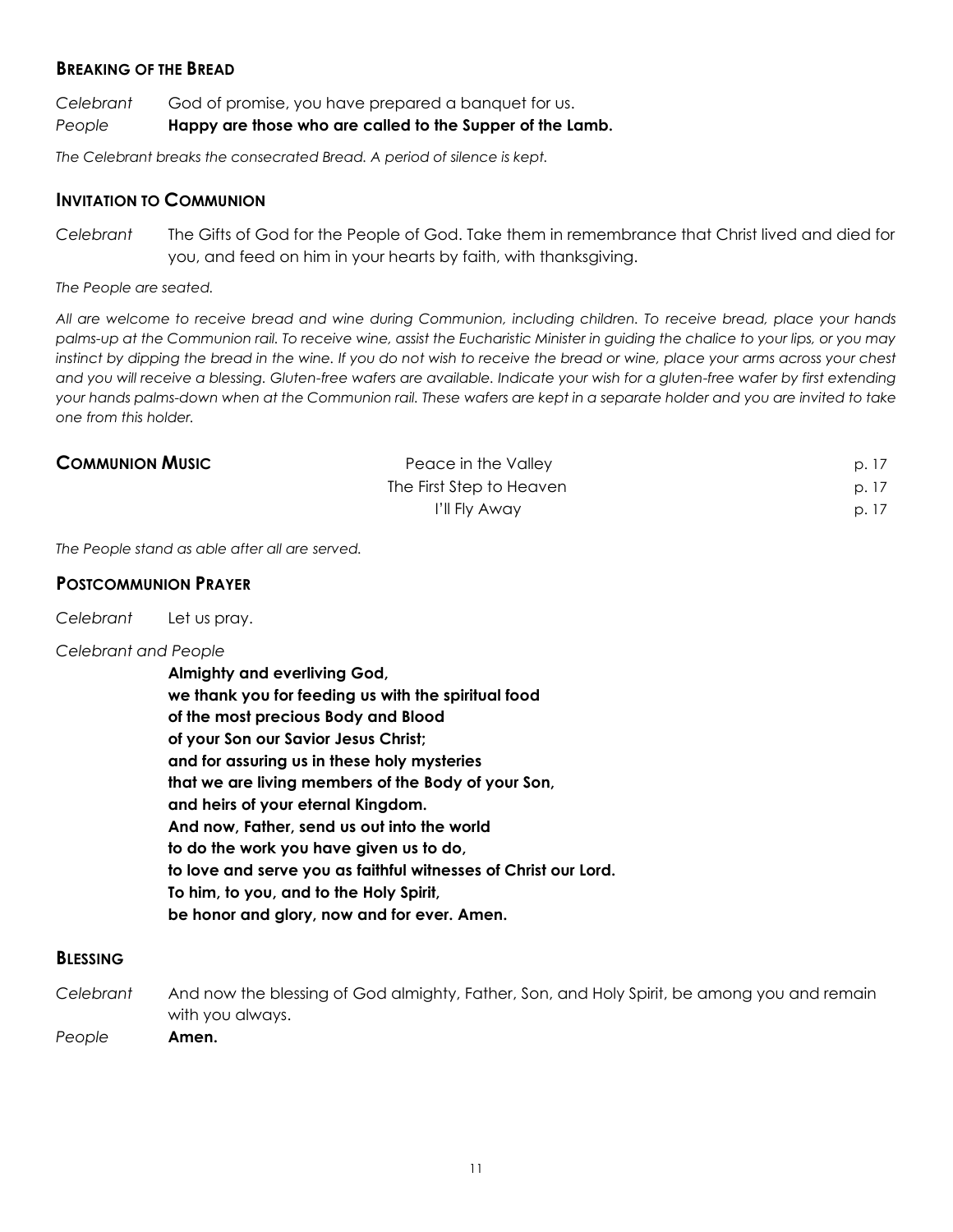| <b>HYMN</b>      | In the sweet by and by                                                                              | p. 17 |
|------------------|-----------------------------------------------------------------------------------------------------|-------|
| <b>DISMISSAL</b> |                                                                                                     |       |
| Priest<br>People | Alleluia, alleluia! Let us go forth in the name of Christ.<br>Thanks be to God. Alleluia, alleluia! |       |
| <b>POSTLUDE</b>  | Hallelujah, I'm Ready to Go                                                                         | p. 18 |
|                  | River of Life                                                                                       | p. 18 |
|                  | River of Jordan                                                                                     | p. 18 |
|                  | All Prayed Up                                                                                       | p. 18 |

### **SERVING TODAY**

| Clergy                | The Rev. Peter W. Mayer, Rector                                 |
|-----------------------|-----------------------------------------------------------------|
|                       | The Rev. Patti Sachs, Associate Rector                          |
| Music                 | Third Sunday Band                                               |
|                       | Al Todd, Alli Smith, Ernie Tucker, Jamie Wilson, Norm Mayfield, |
|                       | Dusty MacMillan, Deb Callahan, Emilie Stafford,                 |
|                       | Sue Tice, Keith Arneson                                         |
| Lector                | Liz Hutchison                                                   |
| Eucharistic Ministers | Kim Coble, Jim Hall                                             |
| Acolytes              | Grace & Connor Feldmann                                         |
| <b>Ushers</b>         | Judy Hall, Ray Feldmann, Mel Kessler                            |
| Altar Guild           | Betsy Dobbs, Elizabeth Parker, Susan Roberts, Lyn Sloan         |
| Flower Guild          | <b>Stacy Canuel</b>                                             |

#### *This morning, we celebrate the baptisms of*

*Owen Alexander Atwell, son of Cara and Kyle Atwell Maverick Allen Bougourd, son of Morgan Chaney and Matthew Bougourd Letty Giovanna Edmonds, daughter of Allison and Matthew Edmonds Carmela Marion Guido, daughter of Katherine and Joseph Guido Aisling Belle Hamilton, daughter of Sarah and Darron Hamilton Edmund Blaise Hamilton, daughter of Sarah and Darron Hamilton Shellbi Maple Mayrose, daughter of Lori Thomas Layla Jane Muheim, daughter of Nicole Ware and Maxwell Muheim Marco Aurelio Reyes, son of Karin Ekholm and Hermes Caballero William Ralph Rhodes, son of Sadie and William Rhodes Angelina Sophia Ward, daughter of Lori Thomas and David Ward Olivia Grace Windham, daughter of Ashley and Sina-Ann Windham*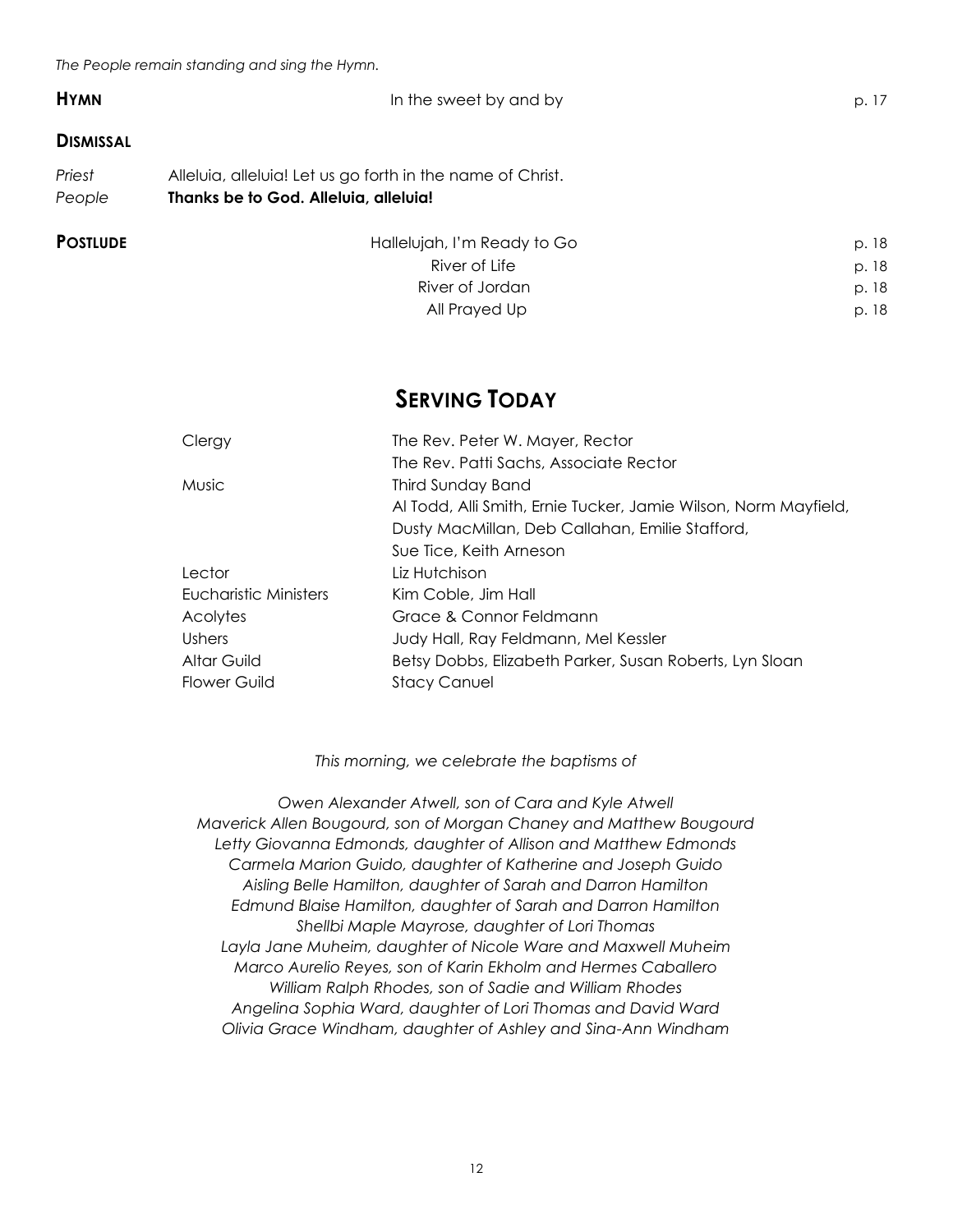### **BLUEGRASS MASS 2022 MUSIC FROM THE THIRD SUNDAY BAND**

## **SONG LYRICS**

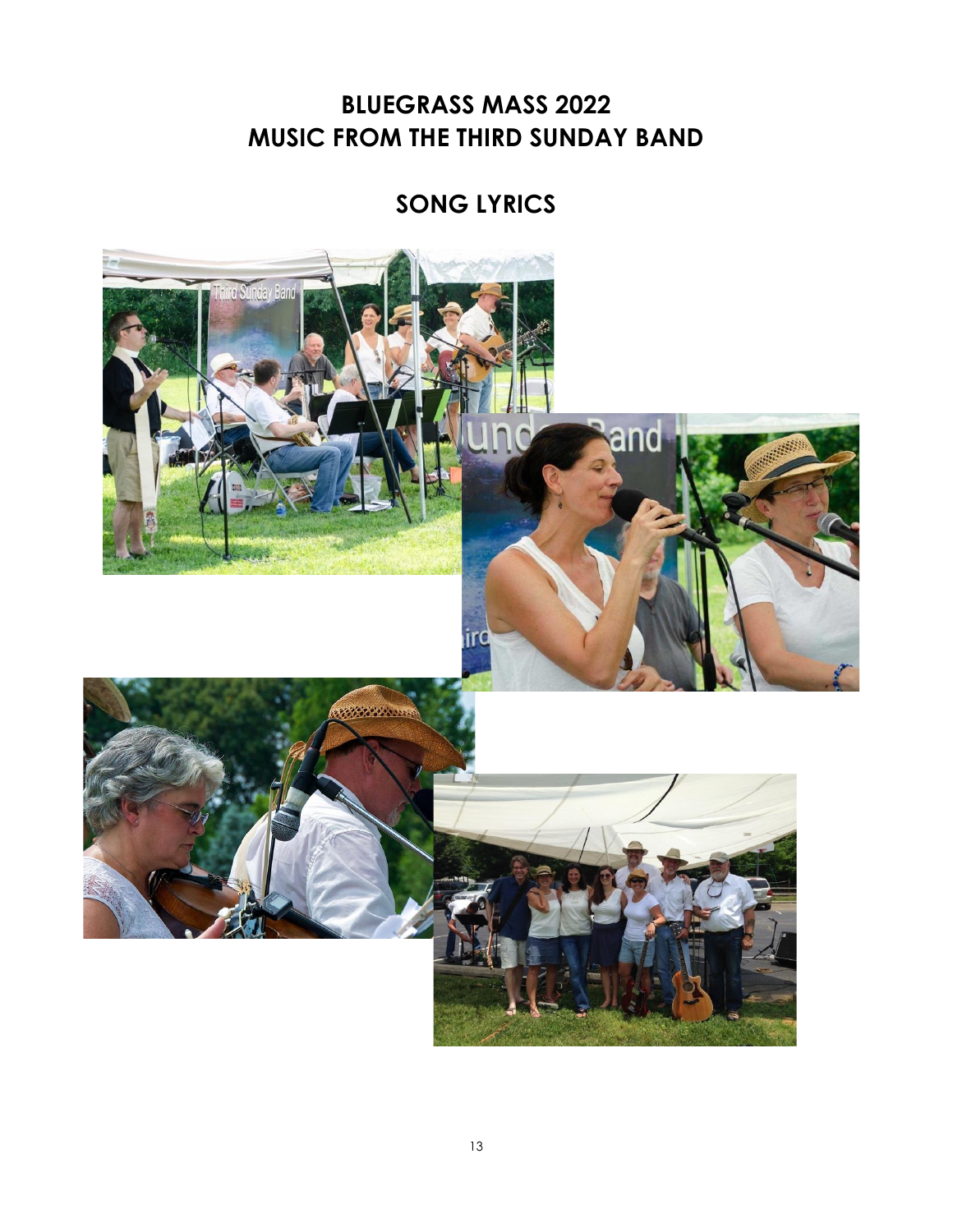#### **CRYING HOLY UNTO THE LORD**

Crying Holy unto the Lord, Crying Holy unto the Lord Well if I could you know I surely would Stand on that rock, where Moses stood

Lord I ain't no stranger now, no I ain't no stranger now I been introduced to the Father and the Son No I ain't no stranger now Crying Holy…

Sinners run and hide your face, sinners run and hide your face Sinners run to the rocks and hide your face, Cause there ain't no hidin' place Crying Holy**…**

#### **THE GOSPEL PLOW**

Well I got my hands on the gospel plow And I wouldn't take nothin' for my journey now Keep your hands on that plow of God

#### **Chorus**

Hold on hold on Keep your hands on that plow hold on

Well Matthew Mark Luke and John All those prophets are dead and gone Keep your hands on that plow of God **Chorus**

I never been to heaven but I've been told The streets up there are made of gold Keep your hands on that plow of God **Chorus** 

Well I got my hands on the gospel plow And I wouldn't take nothin' for my journey now Keep your hands on that plow of God **Chorus**

#### **RISE UP LAZARUS**

#### **Chorus**

Rise up Lazarus, rise up from the dust If In Jesus you believe, you shall be released Go forth John and Paul, spread the gospel to them all Give them courage to believe And they shall be released

Now Jesus went to Bethany In answer to an urgent plea Two sisters fell down at his feet They began to cry and weep They led Him to their brother's grave Jesus knelt to God and prayed **Chorus** 

Now doubters who had not believed Spread the word of what they'd seen Then they began to congregate First two to four then four to eight God watched the faithful multiply As they echoed Jesus Cried **Chorus** 

Now all us children here on earth Sometimes doubt our worldly worth But if in Jesus you do trust You will rise like Lazarus So if you're feeling down and out Open up your heart and shout **Chorus**

#### **JUST A CLOSER WALK WITH THEE**

I am weak but Thou art strong; Jesus, keep me from all wrong; I'll be satisfied as long, as I walk, let me walk close to Thee.

#### **Chorus**

Just a closer walk with Thee, grant it, Jesus, is my plea; Daily walking close to Thee, let it be, dear Lord, let it be.

Through this world of toil and snares, if I falter, Lord, who cares? Who with me my burden shares? None but thee, dear Lord, none but Thee. **Chorus**

When my feeble life is o'er, time for me will be no more; Guide me gently, safely o'er, to Thy kingdom shore, to Thy shore. **Chorus**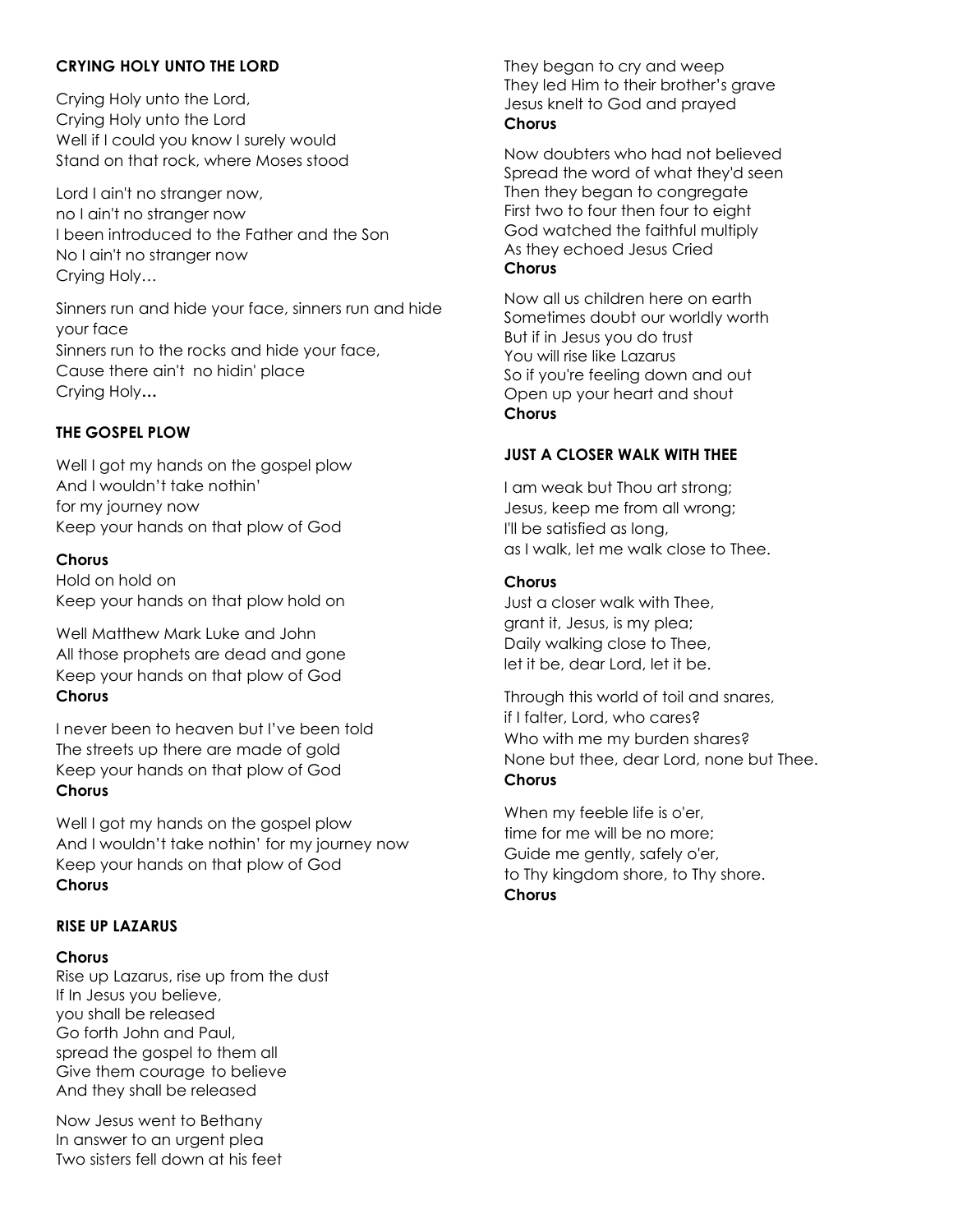#### **ANYWHERE WITH JESUS**

Anywhere with Jesus I can safely go, Anywhere He leads me in this world below; Anywhere without Him dearest joys would fade; Anywhere with Jesus I am not afraid.

#### **Refrain**

Anywhere, anywhere! Fear I cannot know; Anywhere with Jesus I can safely go.

Anywhere with Jesus I am not alone; Other friends may fail me, He is still my own; Though His hand may lead me over drearest ways, Anywhere with Jesus is a house of praise. **Refrain**

Anywhere with Jesus I can go to sleep, When the dark'ning shadows round about me creep, Knowing I shall waken nevermore to roam; Anywhere with Jesus will be home, sweet home. **Refrain**

#### **HELP IS ON THE WAY**

A woman in the Bible days her last meal was almost gone But God sent Elisha to make His Word known He said woman don't worry for God sent me today And before you even asked Him, help was on the way

#### **Chorus**

Just hold on a little longer help is on the way A brighter day is coming for those who believe and pray Help won't help tomorrow if you give up today Just hold on a little longer, help is on the way

Troubles of this life come burdens get you down You think no one is listening you think no one's around Just remember what his word says Trust Him and obey Keep your eyes toward the heavens Cause help is on the way **Chorus**

#### **RISE AND SHINE**

Little children do not worry cause you still got lots of time There's no need in walking backwards turn around and rise and shine If your load always seems heavy and you're always left behind Pick yourself up from the ground and jump right back and rise and shine

Rise and shine in the early morning shine your light out through the day Makes no difference what they tell you stand right up and have your say Cause the good Lord said he loved you and to him you'll strictly find Even though the world may use you turn around and rise and shine

Look at how they did for Jesus why they nailed him to a cross But he died out there on Calvary so the world would not be lost So no matter how they treat you if they slap you in the face Just remember Jesus loves you and on that cross he took your place

Rise and shine in the early morning shine your light out through the day Makes no difference what they tell you stand right up and have your say Cause the good Lord said he loved you and to him you'll strictly find Even though the world may use you turn around and rise and shine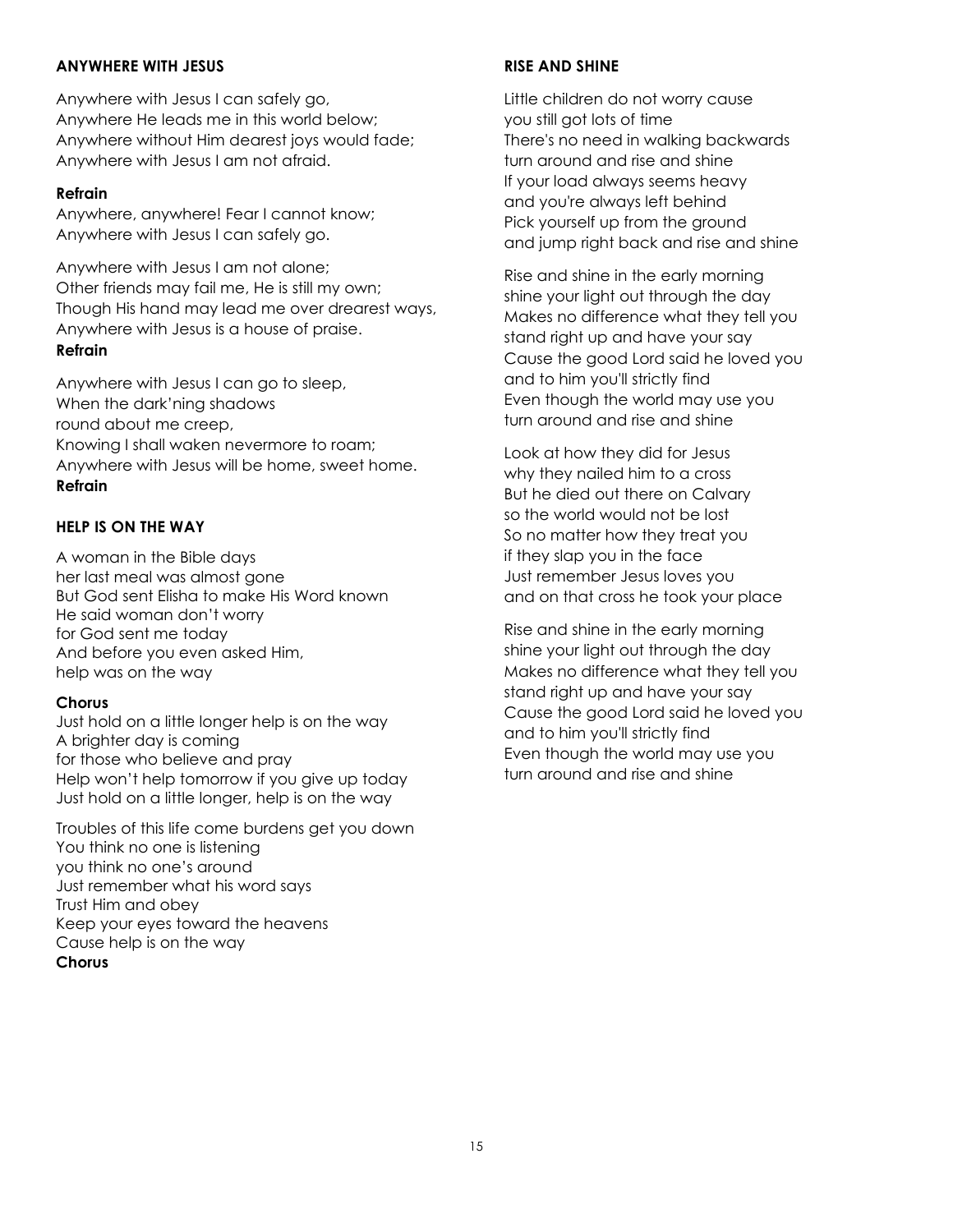#### **GET UP IN, GET UP IN JESUS' NAME**

#### **Chorus**

Get up in, get up in Jesus' name The Lord is calling daily to those Who would be saved Don't go down defeated while victory's here to claim Get up, get up, get up in Jesus' name

At the gate called Beautiful, there laid out in the street A poor and lowly beggar who was crippled in his feet As John and Peter passed him, they saw his need was bad They had no gold or silver, but they gave him what they had

#### **Chorus**

In the day which we live in, there's evil everywhere The body seems discouraged and overcome with fear Well God is needing soldiers, to get out of their pews And take hold of the power that John and Peter used **Chorus**

#### **I SAW THE LIGHT**

I wandered so aimless, my life full of sin I wouldn't let my dear Savior in The Jesus came like a stranger in the night Praise the Lord, I saw the light!

#### **Chorus**

I saw the light, I saw the light No more darkness no more night Now I am so happy no sorrow in sight Praise the Lord I saw the light

Just like a fool I wandered alone Worries and cares I claimed for my own Then like a blind man, God gave back my sight Praise the Lord, I saw the light **Chorus**

I was a fool to wander astray Straight is the gate and narrow the way Now I'm trading the wrong for the right Praise the Lord, I saw the light **Chorus**

#### **LET THE SPIRIT DESCEND**

When John came preachin' preparing the way For Jesus our heavenly King. For who all who believe and trust in his name Will stand in God's kingdom and not be ashamed

#### **Refrain**

Let the spirit descend, like a beautiful dove As it did on Jesus that day He was baptized by John in the River of Jordan God's voice like thunder said "This is my Son"

When Lazarus lay dead in his grave for days Martha sent for Jesus to come Cryin' Lazarus come forth, they saw as he said Lazarus in grave clothes arise from the dead **Refrain** 

Jesus hung on the cross, His tears fell like rain The multitude mocked him to shame Forgive them father for what they done to me He died on the cross of cruel Calvary **Refrain**

#### **GOD CAN**

Who can take the beggar in off the street Give him clean clothes and food to eat God can, I know God can Who can take a heart turned bitter and cold Make it brand new so it shines like gold God can, I know God can

#### **Chorus**

God can take away all your pain Make the sunshine chase the rain Yesterday, today and forever the same All you gotta do is just call his name

Who can put the family back together again That let their guard down and the devil crept in God can, I know God can

Who can reach down to the trembling hand Of the child that's abused and they can't understand God can, I know God can

#### **Chorus**

God can take away all your pain Make the sunshine chase the rain Yesterday, today and forever the same All you gotta do is just call his name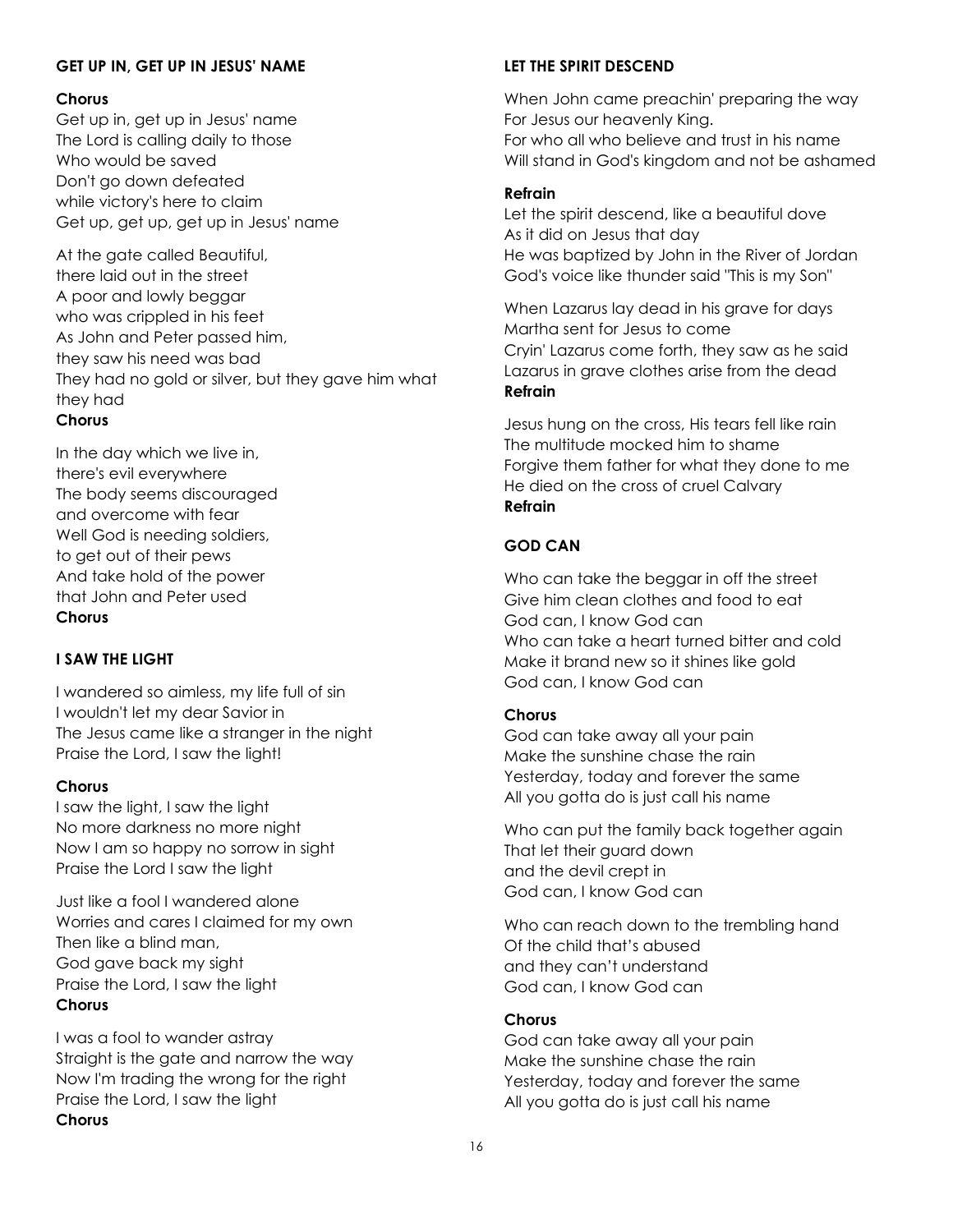#### **PEACE IN THE VALLEY**

Well I'm so tired and so weary, But I must go alone Till the lord comes and calls, Calls me away, Oh yeah Well the mornings so bright. And the lamp is a light And the night, night is as black as the sea

#### **Chorus**

And there will be peace in the valley for me someday There will be peace in the valley for me, Oh lord I pray There"ll be no sadness, no sorrow, no trouble I see There will be peace in the valley for me

Well the bear will be gentle And the wolves will be tame And the lion shall lay down, with the lamb, Oh yeah And the beast from the wild Will be led by a child And I'll be changed, changed from this creature, that I am **Chorus**

#### **THE FIRST STEP TO HEAVEN**

Wake up Oh sinner, you're facing the darkness of death Each moment may be the moment you take your last breath And the weight of your fears are the shackles that keep you enslaved But the blood of the Lamb is the one way to bypass the grave.

#### **Chorus**

The first step to heaven, is knowing you're lost The highway to Glory, is the way of the Cross You can hand Him your burdens the moment you see The first step to Heaven, is down on your knees.

To all you believers who've answered the Good Shepherd's call Flood the chasm of darkness with the light that can save one and all Not a soul crosses Jordan on the weight of their money or deeds That Mansion up yonder is reserved for those who believe.

#### **I'LL FLY AWAY**

Some bright morning when this life is o'er I'll fly away To a home on God's celestial shore I'll fly away

#### **Chorus**

I will fly away oh glory, I'll fly away When I die Hallelujah by and by I'll fly away

When the shadows of this life have gone I'll fly away Like a bird from these prison walls I'll fly I'll fly away **Chorus** 

Oh how glad and happy when we meet I'll fly away No more cold iron shackles on my feet I'll fly away **Chorus**

Just a few more weary days and then I'll fly away To a land where joys will never end I'll fly away **Chorus**

#### **IN THE SWEET BY AND BY**

There's a land that is fairer than day And by faith we can see it afar For the Father waits over the way To prepare us a dwelling place there

#### **Chorus**

In the sweet by and by We shall meet on that beautiful shore In the sweet by and by We shall meet on that beautiful shore

We shall sing on that beautiful shore The melodious songs of the blessed And our spirit shall sorrow no more Not a sigh for the blessing of rest **Chorus**

To a bountiful father above We shall offer our tribute of praise For the glorious gift of His love And the blessings that hallow our days **Chorus**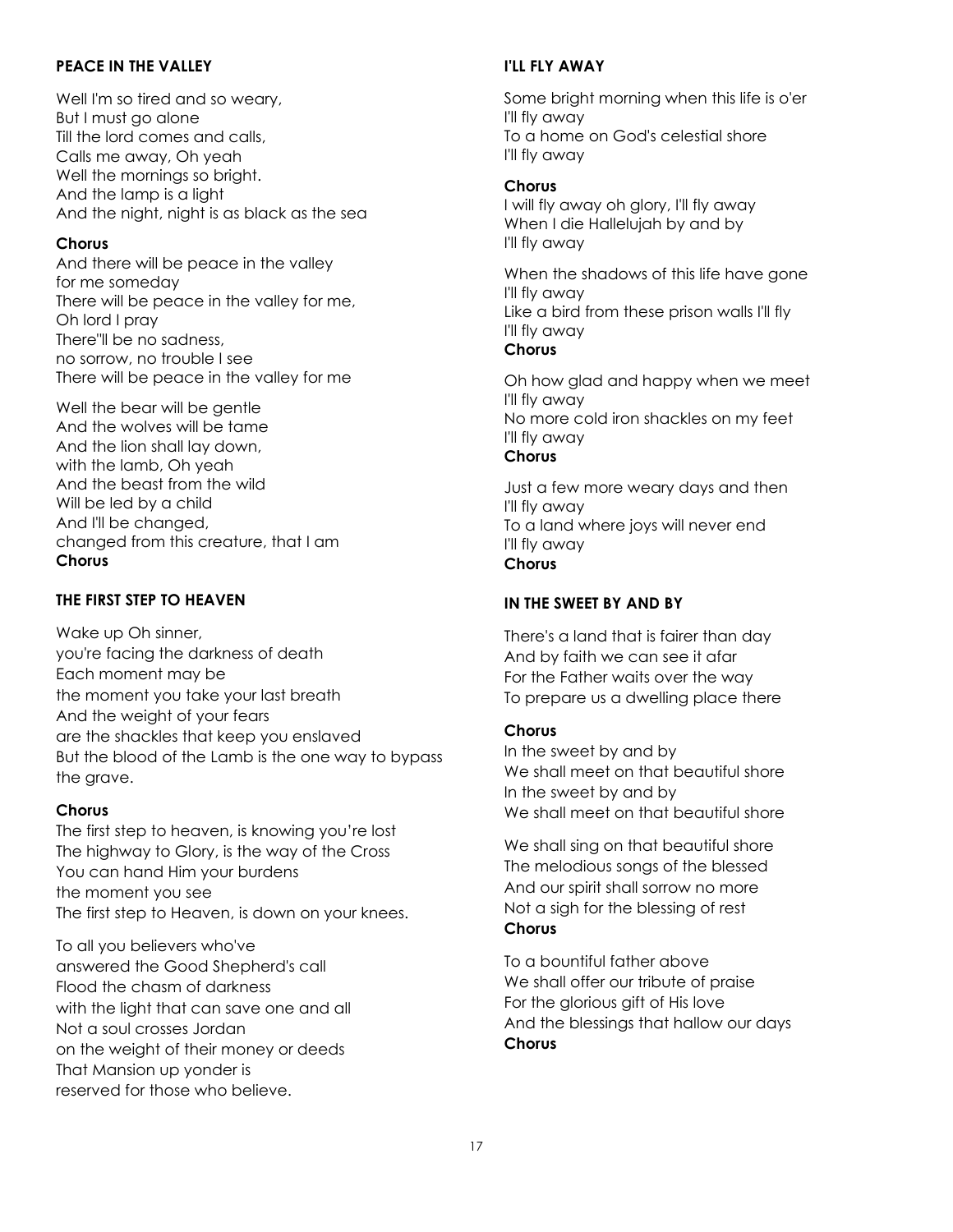#### **HALLELUJAH, I'M READY TO GO**

#### **Chorus**

Hallelujah (*I'm ready*), I'm ready (*Hallelujah*) I can hear the voices singing soft and low Hallelujah (I'm ready), I'm ready (hallelujah) Hallelujah I'm ready to go

In the darkness of night, not a star was in sight on the highway that leads down below but Jesus came in and saved us all from sin hallelujah I'm ready to go **Chorus**

Sinners don't wait until its too late He's a wonderful savior you know well I fell on my knees when he answered my plea's hallelujah I'm ready to go **Chorus** 

#### **RIVER OF LIFE**

#### **Chorus**

Brothers, sisters, come on down to that river Guaranteed you'll never be the same There's a fountain flowing from the heart of the Savior

Bring your sins and all your guilty stains Let that river of life wash it all away

If you've been searching, carrying burdens If you've been lost and looking for a home If you've been drifting and something is missing You should know that you are not alone **Chorus**

#### **Bridge**

Come as you are, no time to waste Open your heart, don't be afraid Jump on in, the water is fine There's healing in the river of life

Come as you are, no time to waste Open your heart, don't be afraid Jump on in, the water is fine There's healing in the river of life **Chorus**

#### **RIVER OF JORDAN**

To the river of Jordan our Savior went one day And John the Baptist met him there When John baptized Jesus in Jordan's rushing water The mighty power of God filled the air I'm on my way, (to the river of Jordan) Gonna wade right in, (in the rushing water) I'm going down, to the River of Jordan And let the cool waters cleanse my soul

King Naiman was stricken with dreaded leprosy And he sent for the man of God to pray But Elijah said to Naiman go dip yourself in the Jordan And cool waters will wash your spots away

So he went right down, (to the river of Jordan) So he went right in, (in the rushing water) He dipped himself, (he dipped himself) in the river of Jordan And the cool waters made him whole

The river of Jordan is many miles away This mighty river, I may never see But I'll find myself an alter in an old-fashioned church My river of Jordan that will be

I'm on my way, (to the river of Jordan) Gonna wade right in,( in the rushing water) I'm going down to the River of Jordan And let the cool waters cleanse my soul

#### **ALL PRAYED UP**

#### **Chorus**

Well I'm all prayed up And I'm ready to meet my savior Eternal life is waitin' in the by and by Well I'm all prayed up My faith will never waiver Them doors gonna swing wide open when I die

Well I made my peace with Jesus a long long time ago To trust in him and he would save my soul I walk right there beside him, he guides me on my way I know he hears me when I kneel to pray **Chorus**

Now I ain't afraid of Satan, And his wicked ways of sin He tempted me but couldn't pull me in When I've gone to live with Jesus and I've faced my judgment day He'll fulfill for me the promise that he made **Chorus**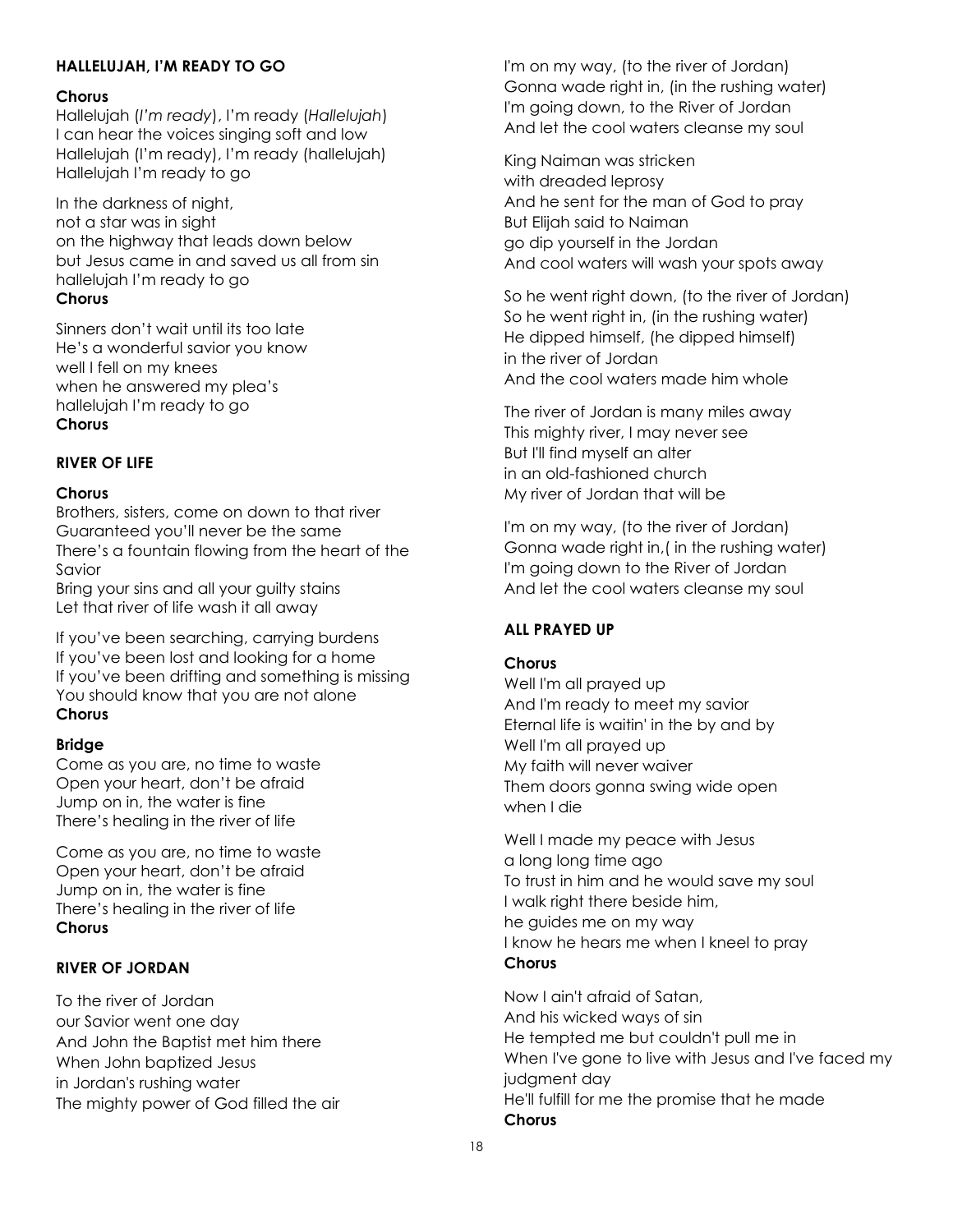### **Musicians Wanted**

The Third Sunday Band has lost some regular members over the last year and we are looking to add some new musicians.

In particular, we need a **keyboard player**, **bass player**, and **vocalist**. Our volunteer members must love music, enjoy playing with others, and like a variety of music styles. As we are not all trained musicians, players must be capable of some improvisation, able to use chord charts (without musical notation) and be comfortable with an organic musical environment. We are also looking for a vocalist in the alto range with the ability to harmonize.

The Third Sunday Band leads worship music for two services at St. Margaret's Church on the third Sunday of every month (September-May), usually practices once each week, and plays for other special events like coffeehouses or concerts.

If you are interested in joining us for an audition, contact AI Todd at [thirdsundaymail@gmail.com.](mailto:thirdsundaymail@gmail.com)

For more information on the Band visit [www.thirdsundayband.org.](http://www.thirdsundayband.org/)



# **Vacation Bible School**

June 25-July 1 9am-1pm Grades entering PreK to entering 5th grade

\$50 per camper, scholarships available Registration Available OnRealm Or through this QR code:



#### **Volunteers Needed:**

Craft, Storytime, music, games, snack, class leaders, first aid, check in or check out, etc. Responsible Teens and Pre-teens and Adults,

Nursery Care available for volunteers

Email Emily@St-margarets.org for more info